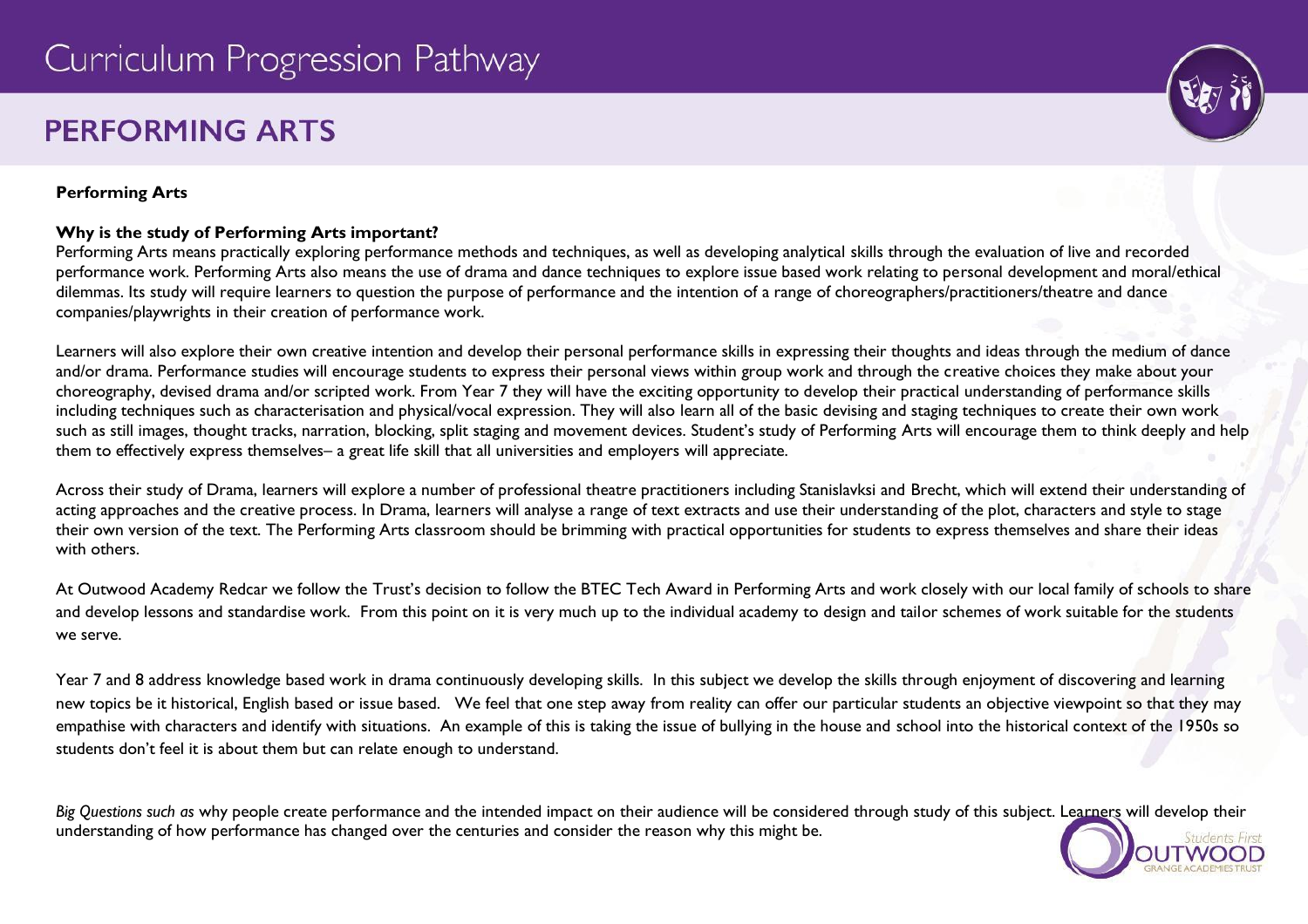Beyond year 8 Study of Performing Arts will encourage learners to question the purpose of performance through the analysis of ground-breaking performances such as The Curious Incident by The National Theatre. In Drama, learners will explore playwrights that have a very clear intention for their work such as Gordon Steel's work *Like a Virgin*, exploring the tragic death of a young girl from Middlesbrough. The local relevance and age of character, making the play both relatable and easy to understand. The naturalistic delivery style allows students studying the text to explore a deeper understanding of character based acting and have the opportunity to question and workshop their ideas with the playwright himself. Students will extend their understanding of how playwrights may use their work to make social comments, such as can be seen in *Blood Brothers* by Willy Russell. Exploration of all these key concepts will have a practical focus, which will allow students to develop their own practical skills at the same time. Learners will practically explore the techniques of companies such as the John Godber Theatre Company and the workings of Stanislavski.

### **What students will know and understand from their study of Performing Arts**

## **What skills will the study of Performing Arts teach?**

As a citizen in this world, students need to know how to work collaboratively with other people, express their personal views, understand their view of others, and communicate clearly. Performing Arts provides a framework for understanding people through the analysis of characters, playwrights and live performance work; as well as the opportunity to work collaboratively to create work that will express their own ideas.

### **Drama will teach students to…**

- Apply physical and vocal skills to communicate a character
- Analyse the effectiveness of your own use of body language and vocal expression
- Express your ideas within a group during collaborative creative tasks
- Develop physical control through the development of performance work
- Speak clearly to an audience of people
- Communicate ideas through the application of drama techniques

#### **What will learners know and understand from their study of Performance?**

- Playwrights and choreographers have an intention for their work and there is often a political or social meaning within the work.
- There are many different styles of theatre and dance that have been developed with different approaches and intentions
- Theatre and Dance practitioners have developed a range of different approaches to match the intention of their work
- The importance of considering your audience in the creation of performance work
- To articulate the aspects of a piece of performance that they like/dislike and why
- Understand the response from your audience and adapt their work to increase the clarity and effectiveness

#### **Curriculum Guidelines**

To ensure the curriculum in Performing Arts is knowledge rich and offers learners significant opportunities to expand their knowledge of the subject, all learners must cover the following within their year 7/8 curriculum: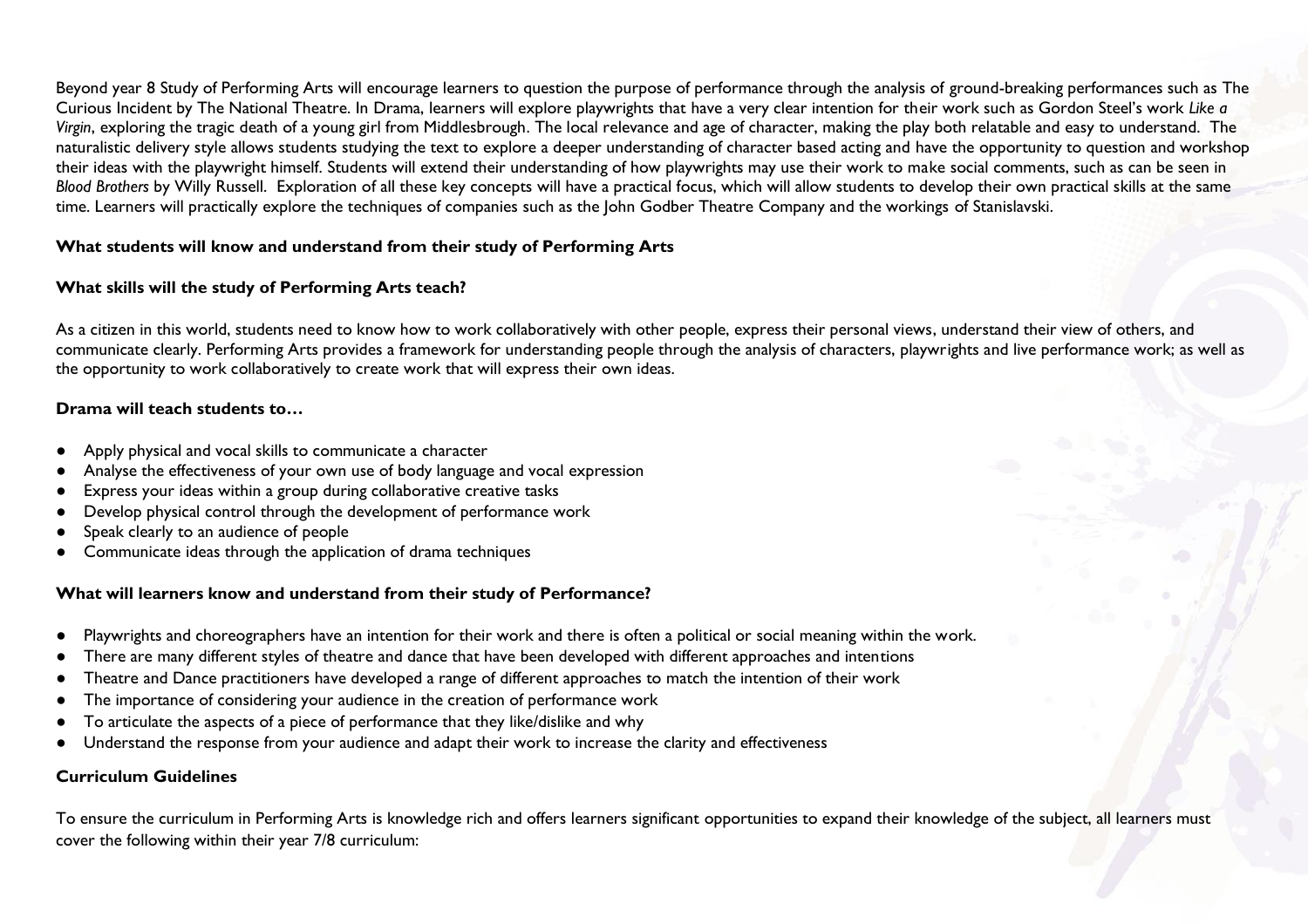Shakespeare- All students studying Drama must be exposed to a minimum of one Shakespeare text, including the plot, language characters and cultural context and study Physical Theatre and Naturalism in Drama. They should develop a practical understanding of the genre, as well as the historical context and key practitioners. Contemporary Practitioners – learners will be exposed to a range of techniques which deepens their knowledge and repertoire ranging from naturalistic characterisation to anthropomorphism. In Drama, all learners will explore the work of one contemporary playwright For example, Willy Russell, Mark Wheeler or David Calcutt. Learners should understand the intention of the playwright, the genre of the piece, and have the opportunity to use blocking skills to stage a section, including learning lines and improvisation for off script development.

Improvisational exercises developed through year 7 and 8 are further developed to confidently allow students the independence to develop both character and plot off text. This will develop their creative and analytical skills in research and evaluation.

Creating- All learners must be given the opportunity to use devising/choreography skills in creating their own work. They should be clear about their intentions for their work and evaluate the success.

Professional Work- All learners must be exposed to one piece of professional work. They should have the opportunity to view the work and carry out activities to allow them to analyse the intention and success of the piece.

| Performing Arts Curriculum Progression Pathway At Outwood Academy Redcar |                                                                                                                                                                                                                                                                                                                                                                    |                                                                                                                                                                                                                                                                                                                                                                                                       |                                                                                                                                                                                                                                                                                                                                                                               |                                                                                                                                                                                                                                                                                                                                                                                                                             |                                                                                                                                                                                                                                                                                                     |  |
|--------------------------------------------------------------------------|--------------------------------------------------------------------------------------------------------------------------------------------------------------------------------------------------------------------------------------------------------------------------------------------------------------------------------------------------------------------|-------------------------------------------------------------------------------------------------------------------------------------------------------------------------------------------------------------------------------------------------------------------------------------------------------------------------------------------------------------------------------------------------------|-------------------------------------------------------------------------------------------------------------------------------------------------------------------------------------------------------------------------------------------------------------------------------------------------------------------------------------------------------------------------------|-----------------------------------------------------------------------------------------------------------------------------------------------------------------------------------------------------------------------------------------------------------------------------------------------------------------------------------------------------------------------------------------------------------------------------|-----------------------------------------------------------------------------------------------------------------------------------------------------------------------------------------------------------------------------------------------------------------------------------------------------|--|
|                                                                          | <b>YEAR7</b>                                                                                                                                                                                                                                                                                                                                                       | <b>YEAR 8</b>                                                                                                                                                                                                                                                                                                                                                                                         | <b>YEAR 9</b>                                                                                                                                                                                                                                                                                                                                                                 | YEAR 10                                                                                                                                                                                                                                                                                                                                                                                                                     | YEAR II                                                                                                                                                                                                                                                                                             |  |
| <b>AUTUMN I</b>                                                          | Why do we do drama?<br>(exploring skills) Students<br>will be introduced to the<br>world of drama and theatre.<br>They will be given a Safety<br>in the drama space brief<br>accompanied with Theatre<br>etiquette. These skills teach<br>the students Improvisation<br>Group Skills, Creative<br>Thinking, Focus, Use of<br>Space, Physical<br>performance, Vocal | What can plays teach<br>us? The study of the first<br>year 8 script. The Terrible<br>fate of Humpty Dumpty A<br>play by David Calcutt. The<br>victim of a deadly gang at his<br>new school, Terry Dumpton<br>is hounded to the end. Fear,<br>pity, guilt and deceit divide<br>the bullies, giving rise to<br>discussions of moral issues,<br>prejudices, the community<br>and media subjects Reading, | Is theatre for everyone?<br>An exploration on script<br>and off script of the work<br>and plays of John Godber<br>and Chris owen. Developing<br>skills of multi role,<br>transformation and speaking<br>in unison. How to perform<br>comedy. How to work off<br>script to develop and<br>understand character. The<br>focus of characterisation<br>and the use of stereotypes | What did Stanislavski bring<br>to the world of acting?<br><b>Component I Exploring Genre</b><br>- Naturalism: Constantin<br>Stanislavski Tech Award<br>Component   Project:<br>• Analysis of the naturalistic style,<br>intentions of the work and roles.<br>Analysis of live performance of<br>Antigone (national theatre)<br>• Practical exploration of<br>Stanislavski approaches: Emotion<br>memory, hot seating, given | How do I put on a<br>play?<br>Component 2<br>We will create and<br>devise a performance<br>which is based on and<br>uses script but also<br>allows students to<br>show off thi devising<br>skills for an original<br>piece of theatre. This<br>will allow the students<br>to see what it is like to |  |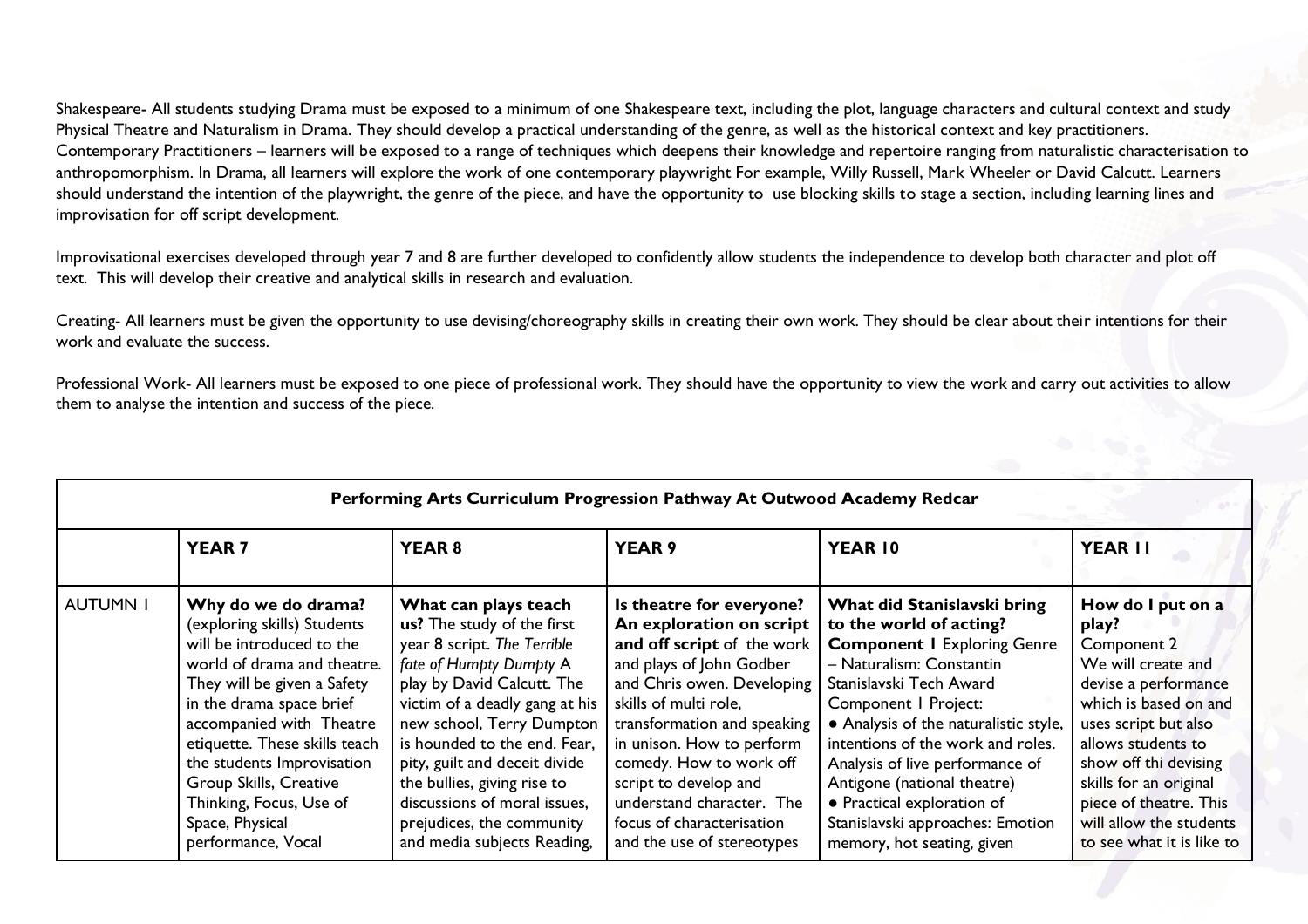|                 | performance, Analytical<br>appraisal Narration and<br>Storytelling and effective<br>communication to an<br>audience. Through narration<br>and storytelling students<br>will look at specific texts<br>but use improvisation to<br>further explore old tales,<br>stories and Nursery<br>Rhymes such as Roald<br>Dahl's revolting Rhymes,<br>The Brothers Grimm and<br>local Urban Myths. They will<br>specifically develop their<br>listening, vocal and analytical<br>skills during this project of<br>work | performing from script,<br>learning lines and off script<br>work through<br>improvisation.<br>Characterisation,<br>monologues, speaking in<br>unison. Script structure<br>flashbacks, flashforwards,<br>cross cuts. gang culture,<br>intimidation, blackmail,<br>bribery and safety. Learning,<br>in role to 'Do the right<br>thing.'                                                                                                                                                                                                                                           | within performance.                                                                                                                                                                                                                                                                                                                                                                                 | circumstances and magic if.<br>Create a research report, track<br>their own progress in<br>performance skills and evaluate<br>their performance work.                                                                                                                                                                                                                                                                                                                                                                                                                              | put on a performance<br>for a real audience.<br>Parents and friends will<br>be invited to watch the<br>performance and the<br>english department will<br>be invited to review<br>the work as their<br>analytical piece of<br>writing                                                                                                                                                                                               |
|-----------------|-------------------------------------------------------------------------------------------------------------------------------------------------------------------------------------------------------------------------------------------------------------------------------------------------------------------------------------------------------------------------------------------------------------------------------------------------------------------------------------------------------------|---------------------------------------------------------------------------------------------------------------------------------------------------------------------------------------------------------------------------------------------------------------------------------------------------------------------------------------------------------------------------------------------------------------------------------------------------------------------------------------------------------------------------------------------------------------------------------|-----------------------------------------------------------------------------------------------------------------------------------------------------------------------------------------------------------------------------------------------------------------------------------------------------------------------------------------------------------------------------------------------------|------------------------------------------------------------------------------------------------------------------------------------------------------------------------------------------------------------------------------------------------------------------------------------------------------------------------------------------------------------------------------------------------------------------------------------------------------------------------------------------------------------------------------------------------------------------------------------|------------------------------------------------------------------------------------------------------------------------------------------------------------------------------------------------------------------------------------------------------------------------------------------------------------------------------------------------------------------------------------------------------------------------------------|
| <b>AUTUMN 2</b> | How do we<br>communicate without<br>voice? A look at the<br>performance style before<br>sound in cinema? Skills<br>developed are the use of<br>the body for physicalization<br>of character, exaggerated<br>expression, mood and use<br>of music. Students will build<br>and develop group skills,<br>confidence and evaluation<br>skills.                                                                                                                                                                  | What can plays teach<br>us? The study of the first<br>year 8 script. The Terrible<br>fate of Humpty Dumpty A<br>play by David Calcutt. The<br>victim of a deadly gang at his<br>new school, Terry Dumpton<br>is hounded to the end. Fear,<br>pity, guilt and deceit divide<br>the bullies, giving rise to<br>discussions of moral issues.<br>prejudices, the community<br>and media subjects Reading,<br>performing from script,<br>learning lines and off script<br>work through<br>improvisation.<br>Characterisation,<br>monologues, speaking in<br>unison. Script structure | Is theatre for everyone?<br>An exploration on script<br>and off script of the work<br>and plays of John Godber<br>and Chris owen. Developing<br>skills of multi role,<br>transformation and speaking<br>in unison. How to perform<br>comedy. How to work off<br>script to develop and<br>understand character. The<br>focus of characterisation<br>and the use of stereotypes<br>within performance | Is theatre for everyone?<br><b>Component Exploring Genre-</b><br>John Gober plays and company .<br><b>Tech Award Component I</b><br>Project:<br>• Analysis of the musical theatre<br>genre, intentions<br>of the work and roles . Analysis<br>of live performance of 'Annie' .<br>Practical exploration of acting in<br>theatre with multi role, split role,<br>unison, rhyme and choral<br>speaking. • Application of the<br>techniques to a musical. • Create<br>a research report, track their<br>own progress in performance<br>skills and evaluate their<br>performance work. | <b>Tech Award</b><br><b>Component 3:</b><br>Responding to a Brief:<br>• Learners will be<br>given the opportunity<br>to work as part of a<br>group to contribute to<br>a workshop<br>performance as either<br>a performer or<br>designer in response to<br>a given brief and<br>stimulus. They will<br>likely select a<br>style/genre/practitioner<br>/script they like and<br>use this to create and<br>produce a<br>performance. |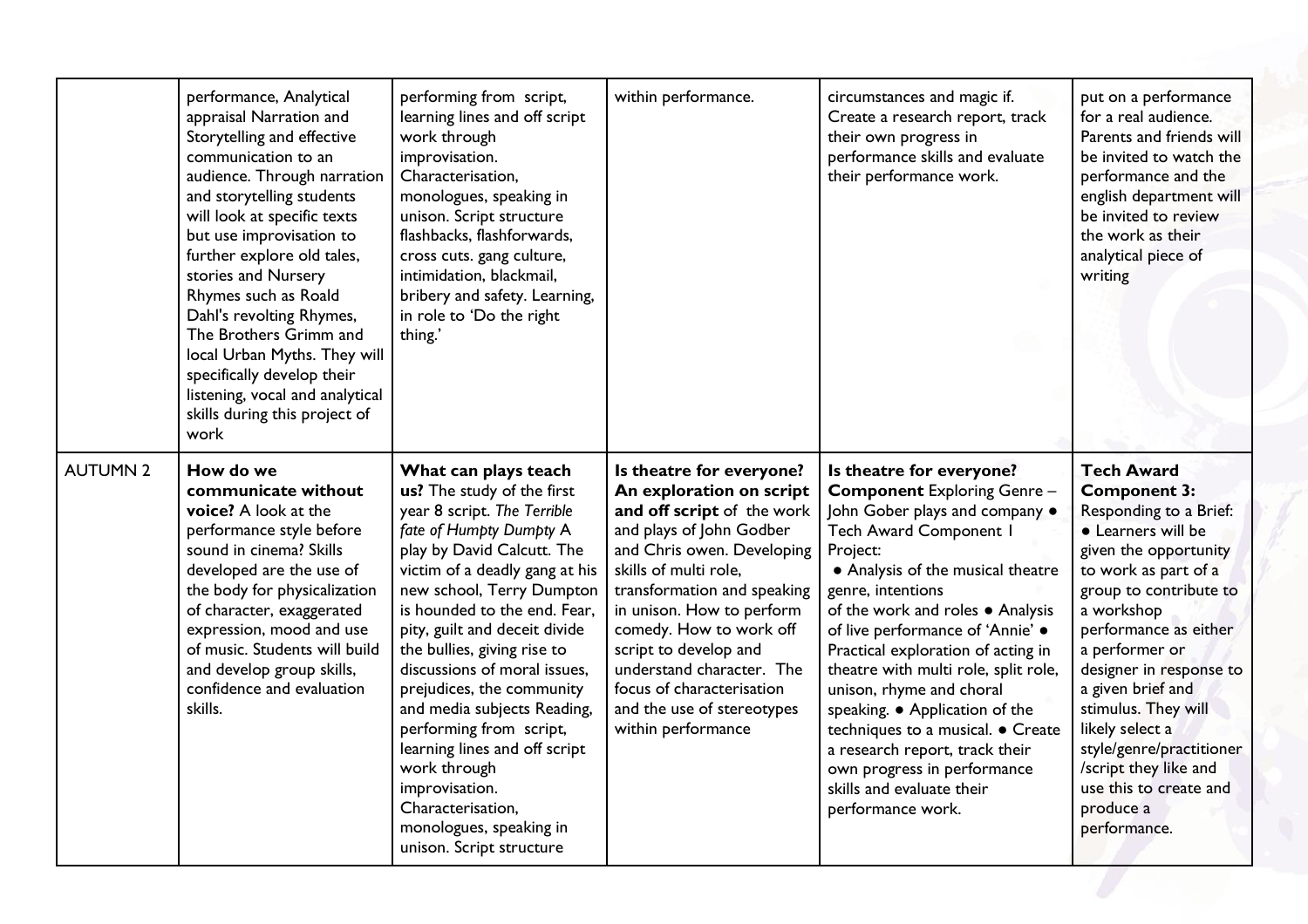|                 |                                                                                                                                                                                                                                                                                                                                                                                                                                                                        | flashbacks, flashforwards,<br>cross cuts. gang culture,<br>intimidation, blackmail,<br>bribery and safety. Learning,<br>in role to 'Do the right<br>thing.'                                                                                                                                                                                                                             |                                                                                                                                                                                                                                                                                                                                                                                |                                                                                                                                                                                                                                                                                                                                                                                                                                                                                                         |                                                                                                                                                                                                                                                                                                                                                                                                       |
|-----------------|------------------------------------------------------------------------------------------------------------------------------------------------------------------------------------------------------------------------------------------------------------------------------------------------------------------------------------------------------------------------------------------------------------------------------------------------------------------------|-----------------------------------------------------------------------------------------------------------------------------------------------------------------------------------------------------------------------------------------------------------------------------------------------------------------------------------------------------------------------------------------|--------------------------------------------------------------------------------------------------------------------------------------------------------------------------------------------------------------------------------------------------------------------------------------------------------------------------------------------------------------------------------|---------------------------------------------------------------------------------------------------------------------------------------------------------------------------------------------------------------------------------------------------------------------------------------------------------------------------------------------------------------------------------------------------------------------------------------------------------------------------------------------------------|-------------------------------------------------------------------------------------------------------------------------------------------------------------------------------------------------------------------------------------------------------------------------------------------------------------------------------------------------------------------------------------------------------|
| <b>SPRING I</b> | How important are<br>family and friends?<br>Students will be developing<br>the skills of the actor<br>through empathy and<br>understanding of a young<br>boy isolated by those at<br>school and those at home.<br>How to make someone feel,<br>how to take control, how<br>to make the right choice.<br>The context of time, (1950,<br>post war) and making the<br>audience emote in a way<br>that evokes a true sense of<br>empathy through believable<br>characters. | Does class determine<br>who we are? The second<br>of Year 8 scripts, Blood<br>Brothers. Script<br>development. learning style<br>and genre, specific to<br>musical theatre. Context<br>setting, class, religion and<br>power. Characterisation,<br>sub genre (comedy) tragedy.<br>Structure (circular play) The<br>actors voice and stage<br>presence. theatre for a<br>message.        | What is non<br>naturalistic? Looking at<br>the work and techniques of<br>Brecht, developing skills<br>such as narration,<br>addressing the audience and<br>physical theatre. Looking at<br>style and genre and the<br>heritage of this style of<br>theatre and its place on<br>stage and screen.                                                                               | <b>How did Brecth influence</b><br>theatre?<br>Analysis of the physical theatre<br>genre, intentions of the work and<br>roles, direct address, narration,<br>neutral, third person. • Analysis<br>of live performance of 'Things I<br>know to be True' . Application<br>of the techniques to a text:<br>'Curious Incident of the Dog in<br>the Nighttime' by Simon Stephens<br>• Create a research report, track<br>their own progress in<br>performance skills and evaluate<br>their performance work. | <b>Tech Award</b><br><b>Component 3:</b><br>Responding to a Brief:<br>• Learners will be<br>given the opportunity<br>to work as part of a<br>group to contribute to<br>a workshop<br>performance as either<br>a performer or<br>designer in response to<br>a given brief and<br>stimulus.<br>style/genre/practitioner<br>/script they like and<br>use this to create and<br>produce a<br>performance. |
| <b>SPRING 2</b> | How is Shakespeare still<br>relevant? An exploration<br>of some Shakespearean<br>texts A look at language,<br>character, story and genre<br>through practice.<br>Developing skills of pace<br>and rhythm, translation and<br>historical context.                                                                                                                                                                                                                       | Does class determine<br>who we are? The second<br>of Year 8 scripts, Blood<br><b>Brothers. Script</b><br>development. learning style<br>and genre, specific to<br>musical theatre. Context<br>setting, class, religion and<br>power. Characterisation,<br>sub genre (comedy) tragedy.<br>Structure (circular play) The<br>actors voice and stage<br>presence. theatre for a<br>message. | What is naturalism?<br>Scripts - Like a Virgin, Grow<br>up Grandad and Atomic<br>Bomb. exploring scripts in<br>the style of naturalistic<br>acting. Knowledge on how<br>the style came about and<br>the relevance it has to stage<br>and screen today.<br>Developing skills and<br>techniques to apply to this<br>style of acting. Working off<br>script to develop character. | How do I put on a play?<br>Component 2<br>We will create and devise a<br>performance which is based on<br>and uses script but also allows<br>students to show off their<br>devising skills for an original piece<br>of theatre. This will allow the<br>students to see what it is like to<br>put on a performance for a real<br>audience. Parents and friends will<br>be invited to watch the<br>performance and the english<br>department will be invited to                                           |                                                                                                                                                                                                                                                                                                                                                                                                       |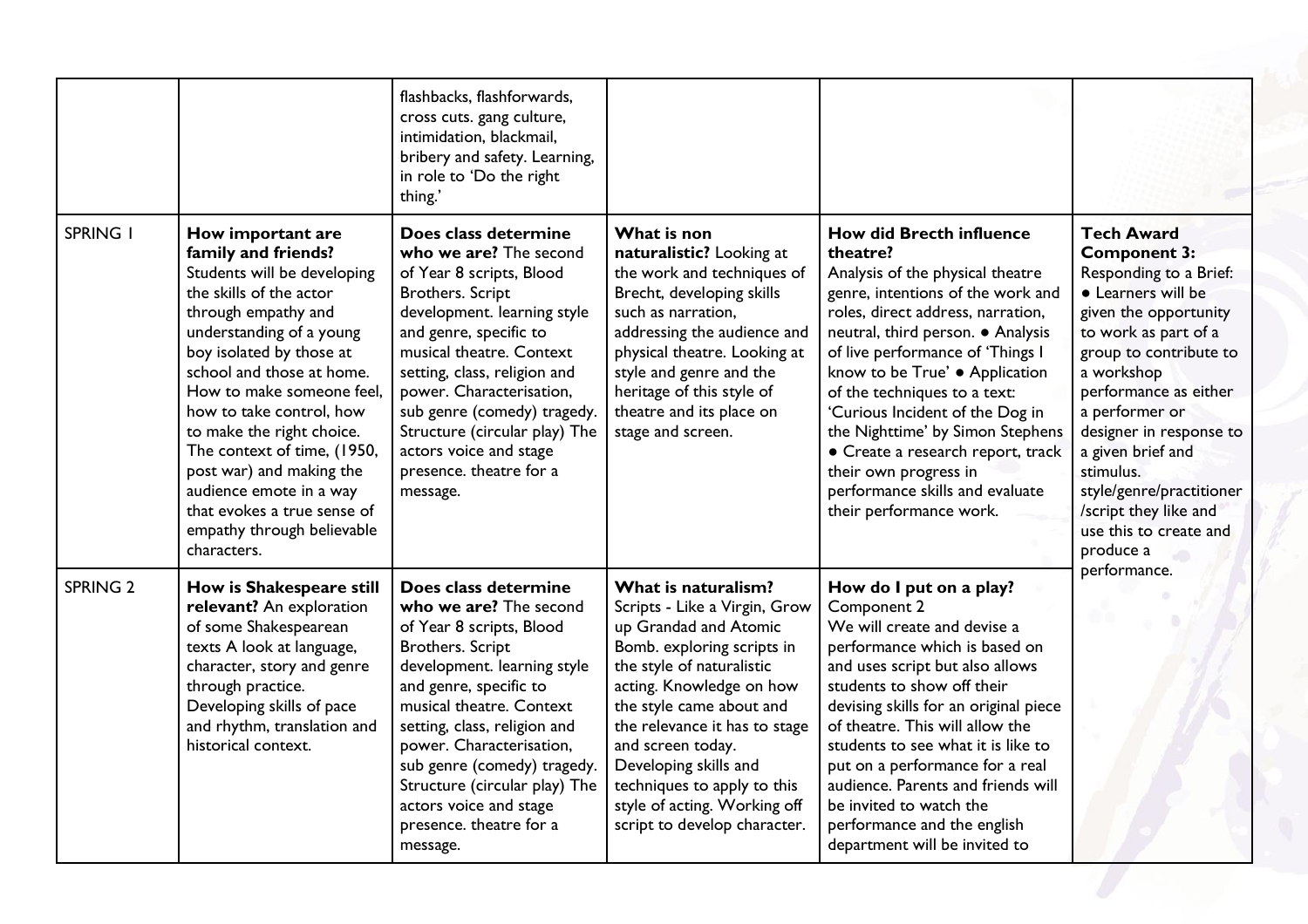|                 |                                                                                                                                                                                                                                                             | This naturally follows on<br>from The previous script<br>because of the structure,<br>allowing students to see the<br>purpose and similarities and<br>differences in scriptwriting<br>and performance.                                                                                                                                                                                                                                                                                 |                                                                                                                                                                                                                                                                                                                                                                    | review the work as their<br>analytical piece of writing                                                                                                                                                                                                                                                                                                                                                                                                                                                                       |
|-----------------|-------------------------------------------------------------------------------------------------------------------------------------------------------------------------------------------------------------------------------------------------------------|----------------------------------------------------------------------------------------------------------------------------------------------------------------------------------------------------------------------------------------------------------------------------------------------------------------------------------------------------------------------------------------------------------------------------------------------------------------------------------------|--------------------------------------------------------------------------------------------------------------------------------------------------------------------------------------------------------------------------------------------------------------------------------------------------------------------------------------------------------------------|-------------------------------------------------------------------------------------------------------------------------------------------------------------------------------------------------------------------------------------------------------------------------------------------------------------------------------------------------------------------------------------------------------------------------------------------------------------------------------------------------------------------------------|
| <b>SUMMER I</b> | How is Shakespeare still<br>relevant? An exploration<br>of a range of Shakespearean<br>texts A look at language,<br>character, story and genre<br>through practice.<br>Developing skills of pace<br>and rhythm, translation and<br>historical context.      | Why was school so<br>tough? A study of the novel<br>and the script Private<br>Peaceful. Here students will<br>develop their narration<br>skillsBeing a similar<br>structure to Blood brothers<br>and The Terrible fateit<br>gives familiarity and an<br>existing knowledge of a<br>form of the style. develops<br>narrative skills, 1st, 2nd and<br>3rd and gathers naturalistic,<br>physical, non naturalistic<br>styles together for a greater<br>influenced style of<br>performance | How does life influence<br>the arts? (Arts Project)<br>A chance for students to<br>work towards a given text<br>and prepare for<br>performance. Students will<br>have the opportunity to<br>develop their skills within<br>drama and show off their<br>skills and knowledge<br>through a scripted and<br>devised performance                                       | How do I put on a play?<br><b>Component 2</b><br>We will create and devise a<br>performance which is based on<br>and uses script but also allows<br>students to show off thi devising<br>skills for an original piece of<br>theatre. This will allow the<br>students to see what it is like to<br>put on a performance for a real<br>audience. Parents and friends will<br>be invited to watch the<br>performance and the english<br>department will be invited to<br>review the work as their<br>analytical piece of writing |
| <b>SUMMER 2</b> | What is it to b e<br>displaced? Looking at<br>imigration, persecution,<br>hostility through real<br>characters stories told in a<br>non naturalistic way.<br>Developing skills of<br>narration, commentary style<br>and non naturalistic v's<br>naturalism. | Why was school so<br>tough? A study of the novel<br>and the script Private<br>Peaceful. Here students will<br>develop their narration<br>skillsBeing a similar<br>structure to Blood brothers<br>and The Terrible fateit<br>gives familiarity and an<br>existing knowledge of a<br>form of the style. develops<br>narrative skills, 1st, 2nd and<br>3rd and gathers naturalistic,                                                                                                      | How does life influence<br>the arts? (Arts Project)<br>A chance for students to<br>work towards a given text<br>and prepare for<br>performance. Students will<br>have the opportunity to<br>develop their skills within<br>drama and show off their<br>skills and knowledge<br>through a scripted and<br>devised performance. This<br>term the students will begin |                                                                                                                                                                                                                                                                                                                                                                                                                                                                                                                               |